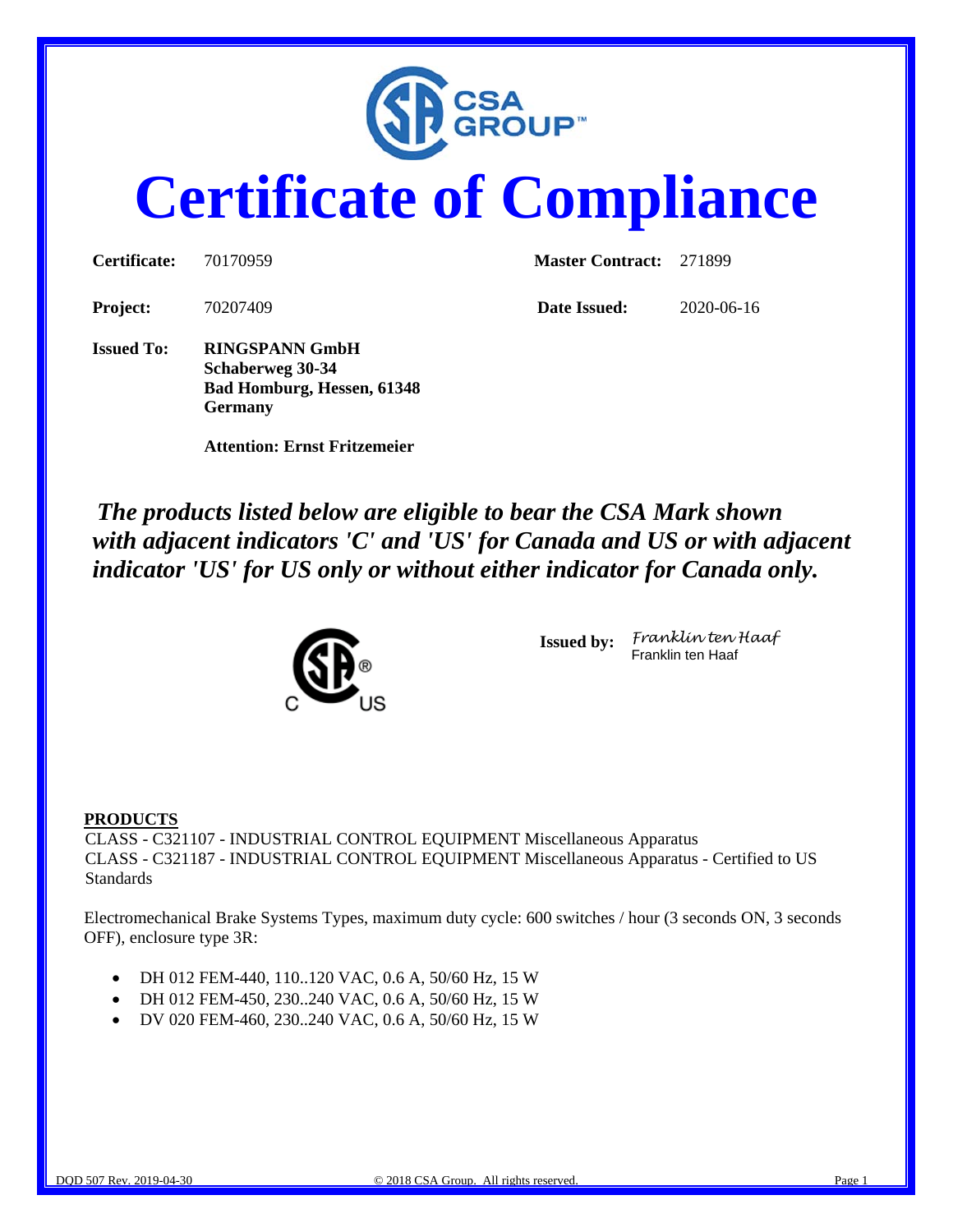

**Certificate:** 70170959 **Project:** 70207409

**Master Contract:** 271899 **Date Issued: 2020-06-16**

Electromechanical Brake Systems, maximum duty cycle: 360 switches / hour (5 seconds ON, 5 seconds OFF), enclosure type 3R:

- EV/EH 018 FEM/EFM-240, 220…240 VAC, 0.5A, 50/60Hz, 15 W
- EV/EH 018 FEM/EFM-480, 380…480 VAC, 0.5A, 50/60Hz, 30 W
- EV/EH 024 FEM/EFM-240, 220…240 VAC, 0.6A, 50/60Hz, 20 W
- EV/EH 024 FEM/EFM-480, 380…480 VAC, 0.5A, 50/60Hz, 20 W
- EV/EH 028 FEM/EFM-240, 220…240 VAC, 0.5A, 50/60Hz, 15 W
- EV/EH 028 FEM/EFM-480, 380…480 VAC, 0.5A, 50/60Hz, 20 W
- EV/EH 038 FEM/EFM-240, 220…240 VAC, 0.5A, 50/60Hz, 20 W
- EV/EH 038 FEM/EFM-480, 380…480 VAC, 0.6A, 50/60Hz, 25 W

#### Notes:

- 1. Solely electrical safety has been evaluated;
- 2. The type designation may have suffixes indicating mechanical details;
- 3. The FEM brake is of the normally closed (NC) type. The EFM brake is of the normally open (NO) type;

#### **APPLICABLE REQUIREMENTS**

| CSA C22.2 No. 14            | - 18  | - Industrial Control Equipment                                                                     |
|-----------------------------|-------|----------------------------------------------------------------------------------------------------|
| CSA C22.2 No. 94.2          | $-15$ | - Enclosures for electrical equipment, environmental considerations                                |
| UL Std. No. 508             |       | - 18 <sup>th</sup> Edition - Industrial Control Equipment.                                         |
| UL Std. No. 50E             |       | $\sim$ 2 <sup>nd</sup> Edition – Enclosures for electrical equipment, environmental considerations |
| CSA/CSA-C22.2 No. 60529 -16 |       | - Degrees of protection provided by enclosures (IP Code)                                           |